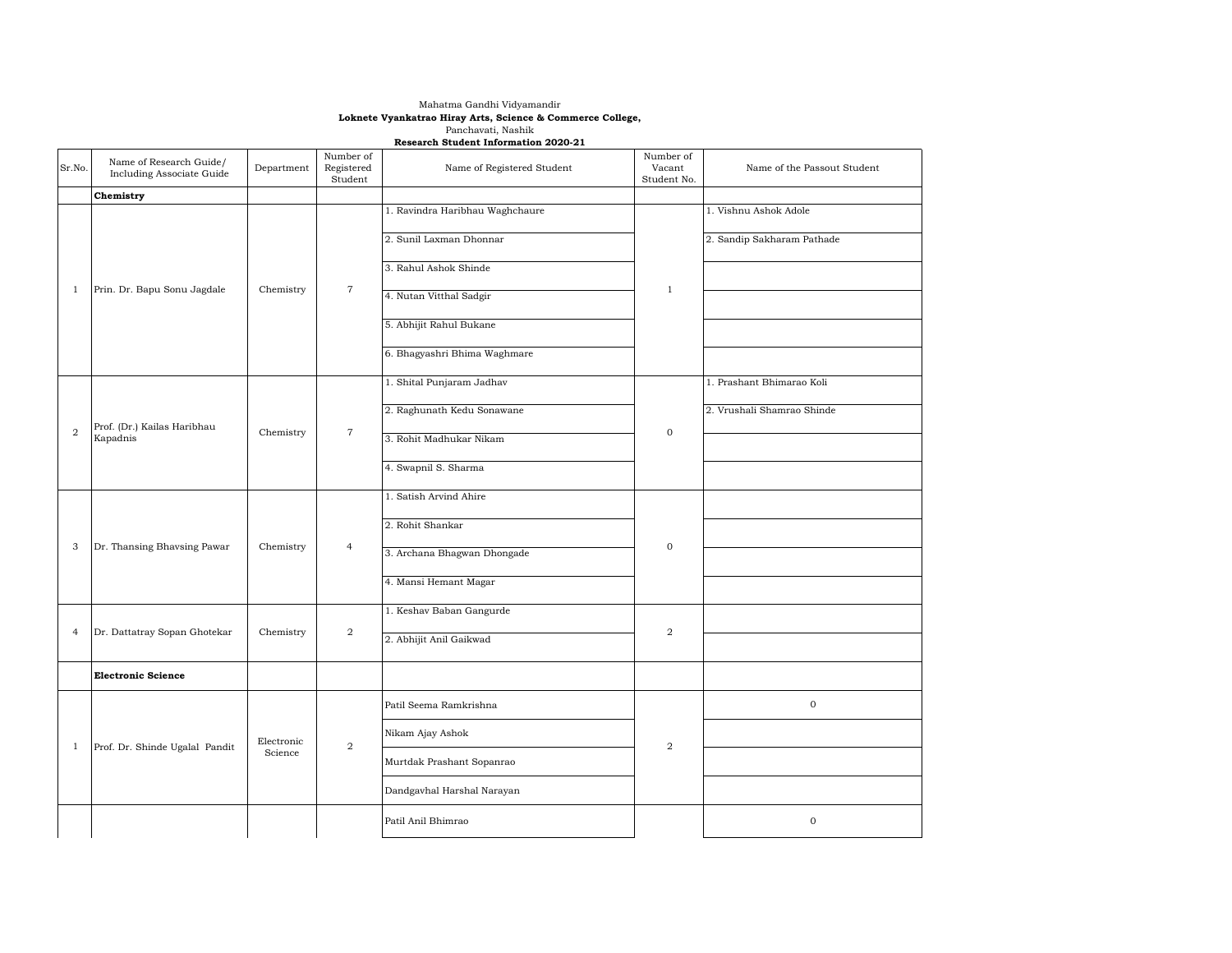| $\boldsymbol{2}$ | Prin. Dr. Patil Arun Vitthal                 | Electronic<br>Science | $\mathbf{3}$   | Wagh Sonali Laxman            | $\,1$            |                        |  |
|------------------|----------------------------------------------|-----------------------|----------------|-------------------------------|------------------|------------------------|--|
|                  |                                              |                       |                | Pardeshi Onkar Madansing      |                  |                        |  |
| $\sqrt{3}$       | Prin. Dr. Dighavkar<br>Chandrakant Govindrao | Electronic<br>Science | $\overline{4}$ | Bhamare Yogesh Ramesh         | $\overline{a}$   | $\mathbf 0$            |  |
|                  |                                              |                       |                | Chaudhari Archana Anant       |                  |                        |  |
|                  |                                              |                       |                | Dhumal Supriya Dhananjay      |                  |                        |  |
|                  |                                              |                       |                | Kadlag Bhagawan Navnath       |                  |                        |  |
|                  |                                              |                       |                | Shaikh Ejaz Nazir             |                  |                        |  |
|                  |                                              |                       |                | Bandgar Sachin Sarjerao       |                  |                        |  |
| $\overline{4}$   | Prin. Dr. Kale V. S                          | Electronic<br>Science | $\overline{4}$ | Wankhede Somnath Amrutrao     | $\boldsymbol{0}$ |                        |  |
|                  |                                              |                       |                | Hase Monali Shivaji           |                  |                        |  |
|                  |                                              |                       |                | Haral Satish Subhash          |                  |                        |  |
|                  |                                              |                       |                | Patil Dnyandev Bhausaheb      |                  |                        |  |
| 5                | Dr. Shaikh Arif Vilayathusen                 | Electronic<br>Science | $\mathbf{3}$   | Sajid Naeem Ehsanur Raheem    | $\mathbf 0$      | $\mathbf 0$            |  |
|                  |                                              |                       |                | Sayyed Saima Gous             |                  |                        |  |
|                  |                                              |                       |                | Kakre Mukund Tatyarao         |                  |                        |  |
|                  | <b>Botany</b>                                |                       |                |                               |                  |                        |  |
|                  | Prof. Dr. N. B. Pawar                        | Botany                | $_{\rm 3}$     | Mr. Wagh Atul Namdeo          |                  |                        |  |
| $\mathbf{1}$     |                                              |                       |                | Mr. Sabale Suresh Ganpat      | $\mbox{NIL}$     | Yet No Student Passout |  |
|                  |                                              |                       |                | Ms. Kapadi Mangala Ramchandra |                  |                        |  |
|                  | <b>Mathematics</b>                           |                       |                |                               |                  |                        |  |
| $\mathbf{1}$     | Dr. A. P. Bhadane                            | Mathematics           | $\mathbf{3}$   | Mr. S. M. Chinchole           | 3                |                        |  |
|                  |                                              |                       |                | Mr. S. A. Tarate              |                  | Dr. S. D. Manjarekar   |  |
|                  |                                              |                       |                | Mr. Amol Gaikwad              |                  |                        |  |
|                  | Zoology                                      |                       |                |                               |                  |                        |  |
| $\mathbf{1}$     | Dr. S D Patil                                | Zoology               | $\mathbf{3}$   | Ziyaur Rehman                 |                  |                        |  |
|                  |                                              |                       |                | Manjusha Gharate              | $\,1$            | Nill                   |  |
|                  |                                              |                       |                | Akash Chaudhari               |                  |                        |  |
|                  |                                              |                       |                | Dipika Jangam                 |                  |                        |  |
| $\overline{a}$   | Prof. Resham Bhalla                          | Zoology               | $\mathbf{1}$   | Jadhav Kirti Kashinath        | $\mathbf{3}$     | $\mbox{NIL}$           |  |
|                  | Psychology                                   |                       |                |                               |                  |                        |  |